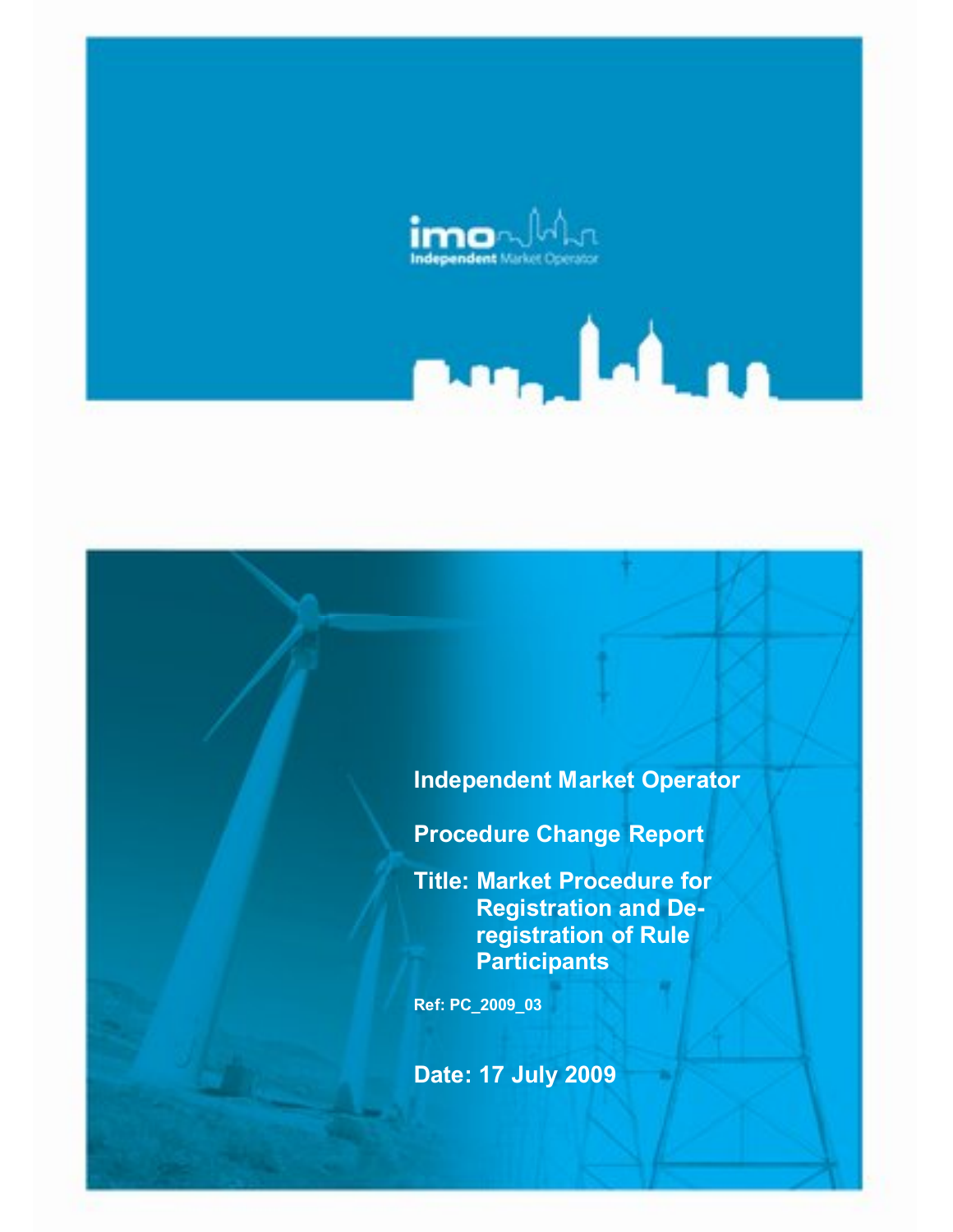## **CONTENTS**

| 1 <sub>1</sub> |                                 |                                                                       |  |
|----------------|---------------------------------|-----------------------------------------------------------------------|--|
| 2.             | 2.1                             |                                                                       |  |
| 3 <sub>1</sub> | 3.1                             |                                                                       |  |
| $\mathbf{A}$   | 5.1<br>5.1<br>5.2<br>5.3<br>5.4 | Wholesale Market Rules, the Electricity Industry Act and Regulations5 |  |
| 5.             |                                 |                                                                       |  |
| 6.             | 6.1<br>6.2                      |                                                                       |  |
| 7.             |                                 |                                                                       |  |
| 8.             |                                 |                                                                       |  |

## **DOCUMENT DETAILS**

IMO Notice No.: PC\_2009\_03

Report Title: Procedure Change Report: Market Procedure for Registration and Deregistration of Rule Participants

Release Status: Public

Confidentiality Status: Public domain

Published in accordance with Market Rule 2.10.12

#### **Independent Market Operator**

Level 3, Governor Stirling Tower 197 St George & Terrace, Perth WA 6000 PO Box 7096, Cloisters Square, Perth WA 6850 Tel. (08) 9254 4300 Fax. (08) 9254 4399 Email: imo@imowa.com.au Website: www.imowa.com.au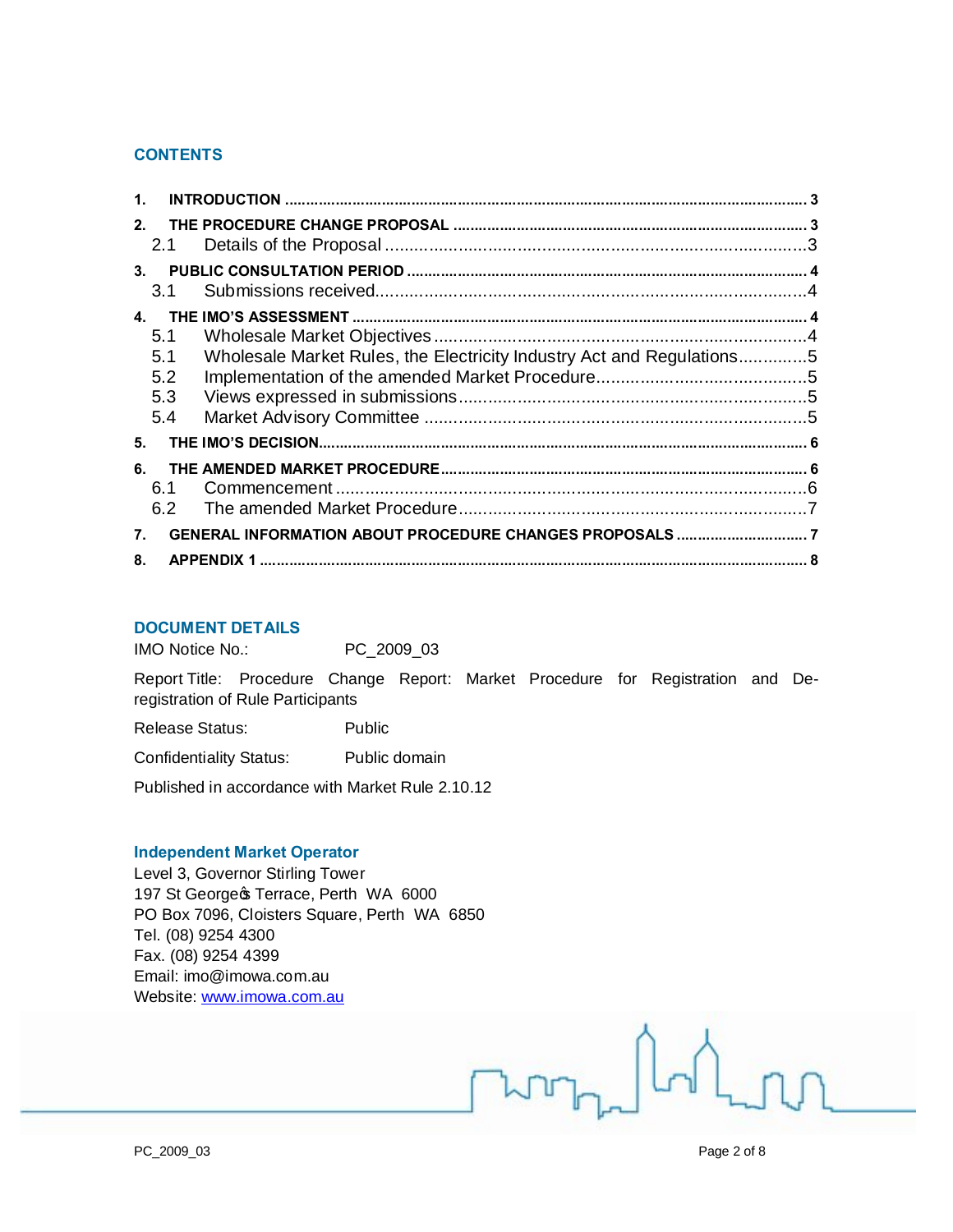## **1. INTRODUCTION**

On 11 May 2009, the Independent Market Operator (IMO) published a Procedure Change Proposal titled "Market Procedure for Registration and De-registration of Rule Participants+. The proposal has been processed according to the Procedure Change Process under section 2.10 of the Wholesale Electricity Market Rules (Market Rules). This process adheres to the following timelines:



The key dates in processing this Procedure Change Proposal are:



This Procedure Change Report is published by the IMO in accordance with clause 2.10.12 of the Market Rules.

## **2. THE PROCEDURE CHAN GE PROPOSAL**

#### *2.1 Details of the Proposal*

The proposed amendments to the Market Procedure for Registration of Rule Participants detail the process by which new participants can apply for entry to the Market by registering as Market Participants, existing Market Participants can apply to be de-registered as Market Participants, and how the IMO must assess and accept these applications.

The purpose of the proposed amendments to the Market Procedure for Registration and De-Registration of Rule Participants is to:

<span id="page-2-2"></span><span id="page-2-1"></span><span id="page-2-0"></span>· improve the process description for Registration as a Rule Participant;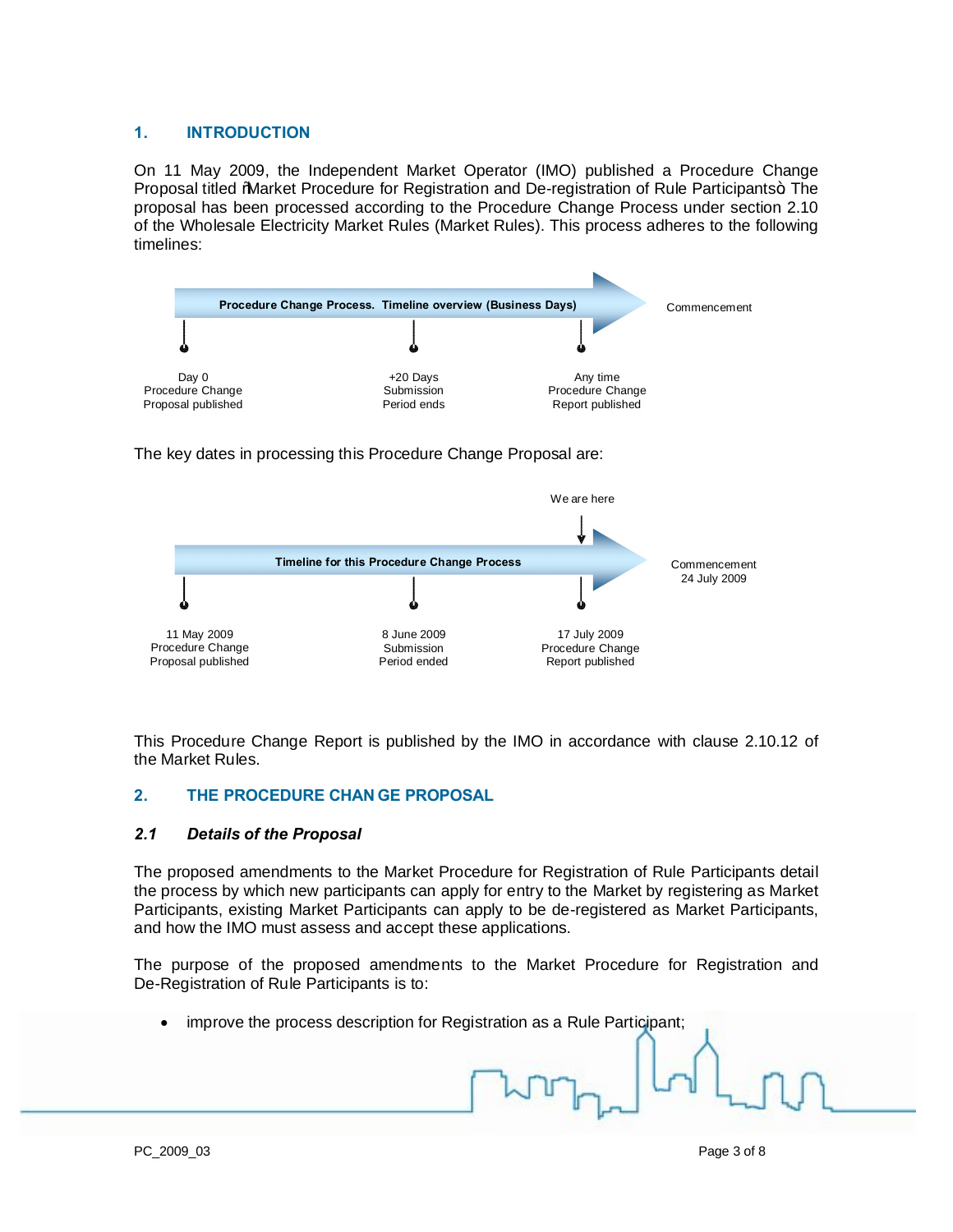- · outline the process for De-registration as a Rule Participant; and
- · ensure consistency with any Registration and De-registration related Market Rule changes that have occurred since this procedure was last updated.

## **3. PUBLIC CONSULTATION PERIOD**

#### *3.1 Submissions received*

The public submission period was between 12 May 2009 and 8 June 2009. The IMO did not receive any submissions.

## **4. THE IMO'S ASSESSMENT**

In determining whether to accept the Procedure Change Proposal the IMO has assessed the Procedure Change Proposal in light of clauses 2.9.3 (a) and 2.10.13 of the Market Rules.

Market Rules 2.9.3.(a) outlines that Market Procedures must be:

- developed, amended or replaced in accordance with the process in the Market Rules;
- · consistent with the Wholesale Market Objectives; and
- · consistent with these Market Rules, the Electricity Industry Act and Regulations.

Additionally, clause 2.10.13 states that the Procedure Change Report prepared by the IMO must contain the following:

- · the wording of the proposed Market Procedure or amendment to or replacement for the Market Procedure;
- · the reason for the proposed Market Procedure or amendment to or replacement for the Market Procedure;
- · all submissions received before the due date, a summary of those submissions and the response of the IMO or System Management, as applicable, to any issues raised;
- a summary of the views of the Market Advisory Committee (MAC); and
- · a proposed date and time for the Market Procedure or amendment to or replacement to commence, which must allow sufficient time, in the IMO opinion, after the date of publication for Rule Participants to implement changes required by it.

The IMO<sub>G</sub> assessment is outlined in the following sections.

#### *5.1 Wholesale Market Objectives*

<span id="page-3-3"></span>In accordance with clause 2.9.3(a)ii. of the Market Rules, Market Procedures must be consistent with the Wholesale Market Objectives.

<span id="page-3-2"></span><span id="page-3-1"></span><span id="page-3-0"></span>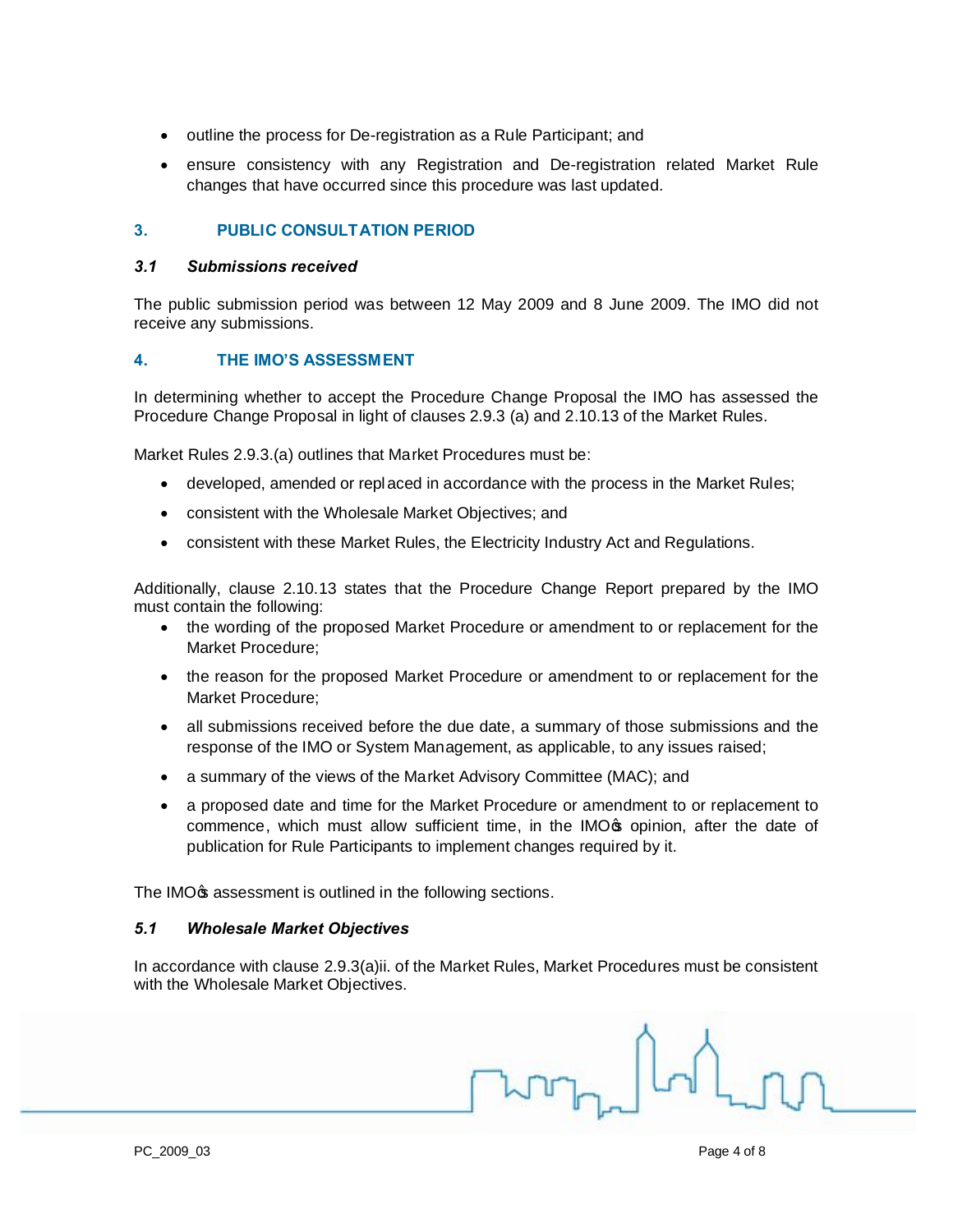The steps described in the proposed amended Market Procedure for Registration and De-registration of Rule Participants facilitates the Registration and De-registration processes prescribed in the Market Rules.

The IMO considers that the steps are drafted in such a way that does not change the operation or objectives of the Market Rules. As a result the IMO considers that the amended Market Procedure for Registration and De-registration as a whole is consistent with the Wholesale Market Objectives.

## *5.1 Wholesale Market Rules, the Electricity Industry Act and Regulations*

In accordance with clause 2.9.3(a)iii of the Market Rules, Market Procedures must be consistent with the Market Rules, the Electricity Industry Act and Regulations.

The IMO considers that the amended Market Procedure for Registration and De-registration of Rule Participants is consistent, as a whole, with the Market Rules, the Electricity Industry Act and Regulations. The IMO also considers that the proposed new Market Procedure is consistent with all other Market Procedures.

## *5.2 Implementation of the amended Market Procedure*

In accordance with clause 2.10.13(e) of the Market Rules, when preparing a Procedure Change Report the IMO must propose a date and time for the Market Procedure or amendment or replacement to commence. This timeframe must, in the IMO<sub><sup>\$</sup></sub> opinion, allow for sufficient time after the date of publication of the Procedure Change Report for Rule Participants to implement changes required.

The proposed amendments to the Market Procedure for Registration and De-registration of Rule Participants will not require Rule Participants or the IMO to implement any procedural or system amendments before it can commence. Consequently, the IMO considers commencement at 08.00am on 24 July 2009 will allow Rule Participants sufficient time from the date of publication of this Procedure Change Report to ensure compliance with the amended Market Procedure for Registration and De-registration of Rule Participants.

#### *5.3 Views expressed in submissions*

In accordance with clause 2.10.13(c) of the Market Rules, when preparing a Procedure Change Report the IMO must provide:

- a summary of all submissions received before the due date; and
- the IMO<sub>G</sub> response, as applicable, to the issues raised in those submissions.

The IMO did not receive any submissions on the proposed amendments to the Market Procedure for Registration and De-registration of Rule Participants.

#### *5.4 Market Advisory Committee*

<span id="page-4-3"></span><span id="page-4-2"></span><span id="page-4-1"></span><span id="page-4-0"></span>In accordance with clause 2.10.13 (d) of the Market Rules, when preparing a Procedure Change Report the IMO must provide a summary of the views expressed by the MAC.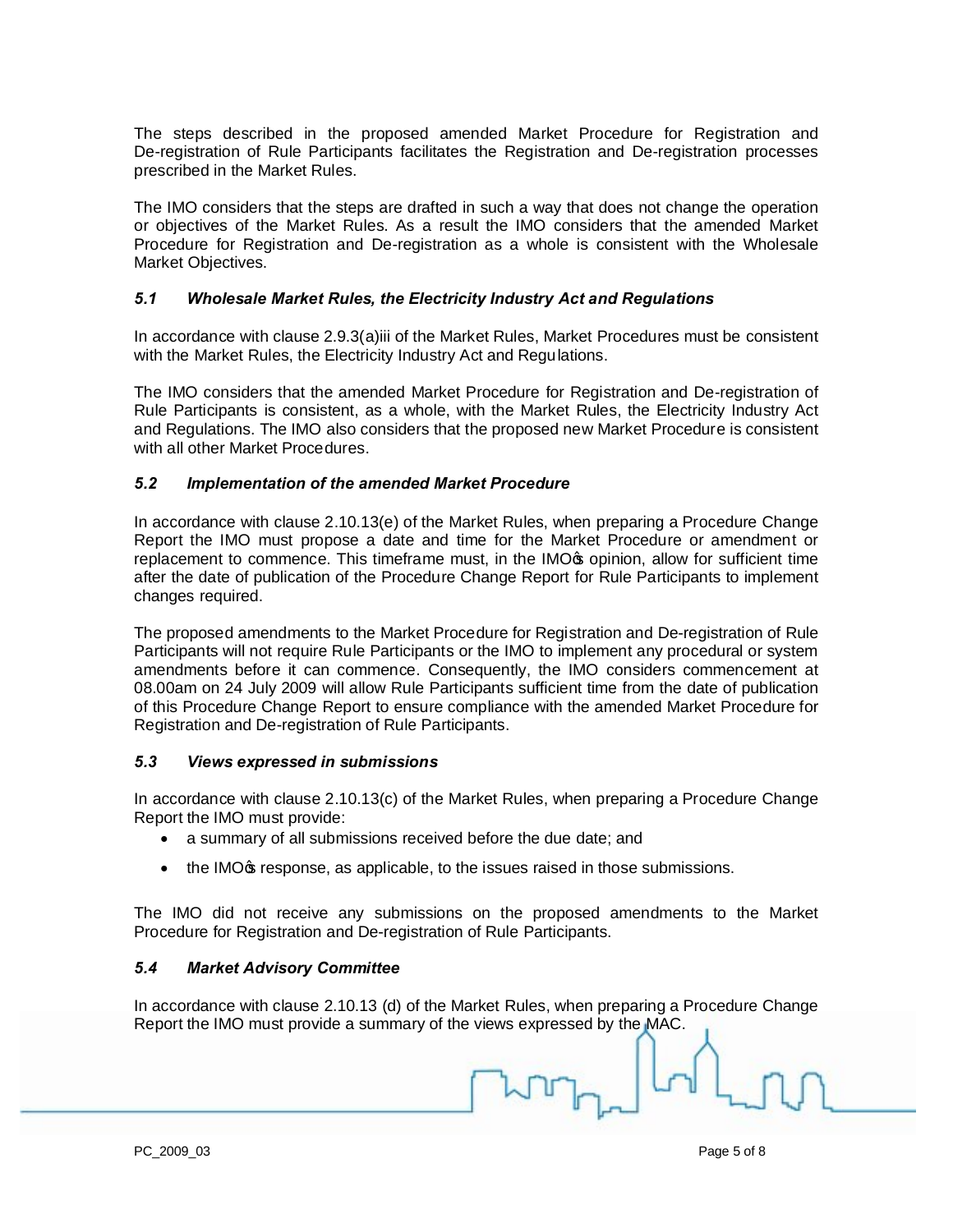The MAC did not meet to discuss the proposed new Market Procedure as it had been discussed by the IMO Market Procedures Working Group (Working Group) at the 25 March 2009 meeting. The Working Group is a group appointed by the MAC to consider IMO Market Procedures, if required.

The Working Group was in general support of the proposed new Market Procedure. The Working Group did however make a number of recommendations which were adopted by the IMO in the proposed new Market Procedure which was submitted into the Procedure Change Process. Further details of the agreed amendments to the Market Procedure for Registration and Deregistration of Rule Participants are provided in Appendix 1.

Once the agreed changes had been made by the IMO the new proposed Market Procedure was submitted directly into the public consultation process.

After publishing the Procedure Change Proposal, the IMO invited all MAC members to contact the IMO if they considered the proposal to be significant enough to require convening the MAC. No MAC member contacted the IMO in this regard.

## **5. THE IMO'S DECISION**

The IMO<sub>®</sub> decision is to accept the proposed amended Market Procedure for Registration and De-registration of Rule Participants as proposed in the Procedure Change Proposal.

The IMO has made its decision on the following basis. The amended Market Procedure for Registration and De-registration of Rule Participants:

- had the support of the Working Group, a group of representatives nominated by the MAC to assist the MAC in advising the IMO;
- is consistent with the Wholesale Market Objectives;
- · is consistent with the Market Rules, the Electricity Industry Act and Regulations; and
- there are no procedural or system changes required prior to implementation.

Additional detail outlining the analysis behind the IMO<sub>ff</sub> reasons is outlined in section 5 of this Procedure Change Report.

#### **6. THE AMENDED MARKET PROCEDURE**

#### *6.1 Commencement*

The amended Market Procedure for Registration and De-registration of Rule Participants will commence at 08.00am on 24 July 2009.

<span id="page-5-2"></span><span id="page-5-1"></span><span id="page-5-0"></span>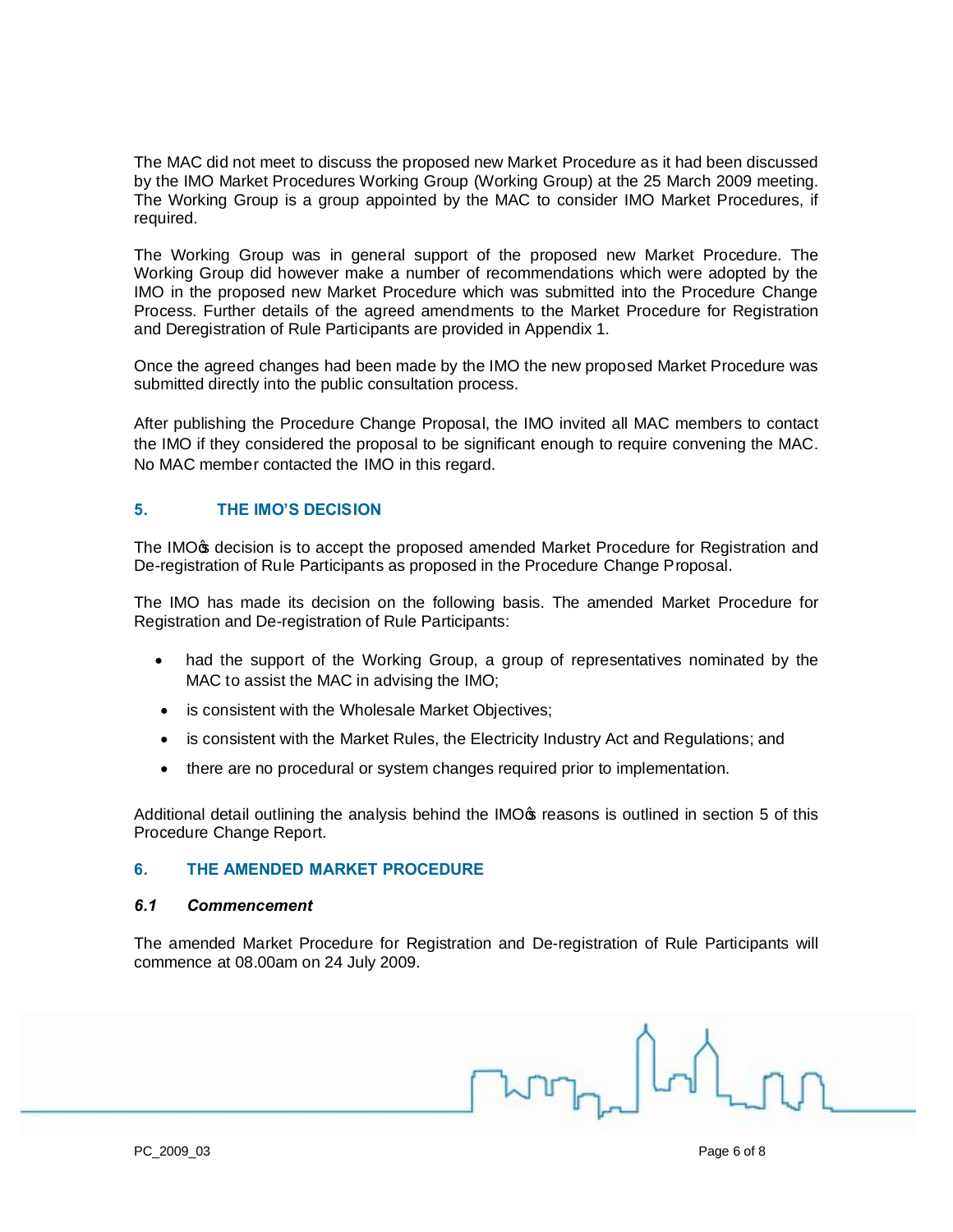## *6.2 The amended Market Procedure*

The wording of the amended Market Procedure for Registration and De-registration of Rule Participants, as proposed by the IMO, is available on the IMO<sub>\$</sub> website: [http://www.imowa.com.au/Attachments/MarketProcedures/ProcedureChange\\_2009\\_03.htm](http://www.imowa.com.au/Attachments/MarketProcedures/ProcedureChange_2009_03.htm)

#### **7. GENERAL INFORMATION ABOUT PROCEDURE CHANGES PROPOSALS**

The IMO or System Management, as applicable, may initiate a Procedure Change Process by developing a Procedure Change Proposal. Rule Participants may notify the IMO or System Management, as applicable, where they consider an amendment or replacement of a Market Procedure would be appropriate (clause 2.10.1).

If Amending Rules require the IMO or System Management to develop new Market Procedures or to amend or replace existing Market Procedures, then the IMO or System Management, as applicable, is responsible for the development of amendments to or replacement for Market Procedures so as to comply with the Amending Rules (clause 2.10.3).

<span id="page-6-1"></span><span id="page-6-0"></span>